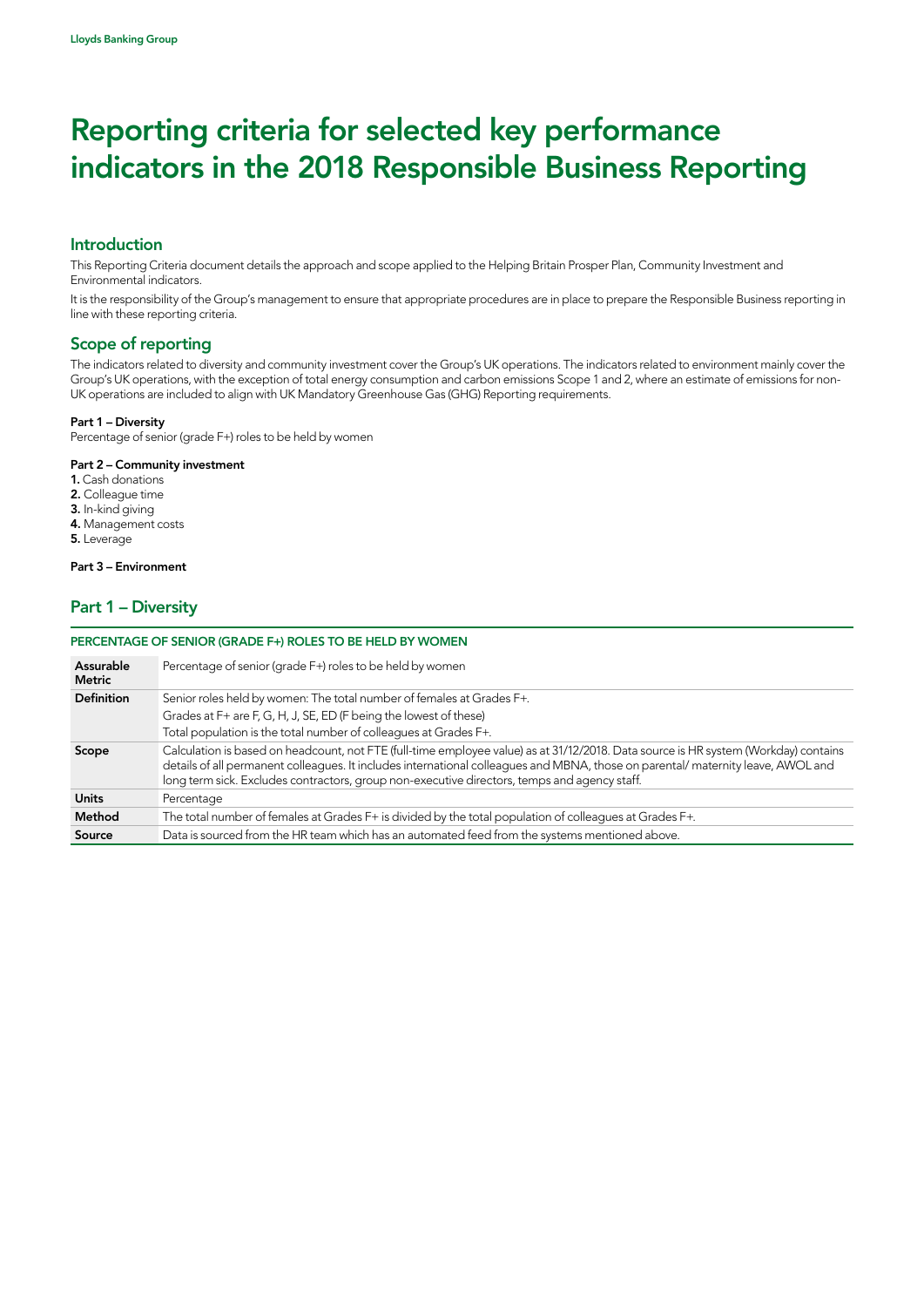**Continued** 

## Part 2 – Community Investment

The total amount invested in Communities by the Group over the reporting period. A community organisation is defined as an organisation benefiting society through being ethical and sustainable. This investment is made up of multiple components aligned to the London Benchmarking Group guidelines and categorised as Cash Donations, In-kind Giving, Employee Time and Management Costs. The total value of community investment is a sum of each component/ parameter explained below:

#### PARAMETER: CASH DONATIONS

| <b>Definition</b> | The monetary amount from the Group that supports external community organisations and amount of donations made to<br>the Foundations and equivalent monetary amount Lloyds Banking Group colleagues' time that are seconded to work at the<br>Foundations. Foundations include the Lloyds Bank Foundation for England and Wales, Halifax Foundation for Northern Ireland,<br>Lloyds Bank Foundation for the Channel Islands, Bank of Scotland foundation for Scotland. |
|-------------------|------------------------------------------------------------------------------------------------------------------------------------------------------------------------------------------------------------------------------------------------------------------------------------------------------------------------------------------------------------------------------------------------------------------------------------------------------------------------|
| Scope             | The KPI covers the investment by the Group in the UK.                                                                                                                                                                                                                                                                                                                                                                                                                  |
|                   | It covers the reporting period 1 January 2018 to 31 December 2018.                                                                                                                                                                                                                                                                                                                                                                                                     |
|                   | It includes:                                                                                                                                                                                                                                                                                                                                                                                                                                                           |
|                   | <b>O</b> Programmes that benefit the community                                                                                                                                                                                                                                                                                                                                                                                                                         |
|                   | Support provided to financial support organisations                                                                                                                                                                                                                                                                                                                                                                                                                    |
|                   | • Membership and subscriptions to organisations that benefit communities through ethical practices including sustainability                                                                                                                                                                                                                                                                                                                                            |
|                   | Sponsorship of events that promote community and health benefits                                                                                                                                                                                                                                                                                                                                                                                                       |
|                   | <b>O</b> Monetary amount of donations made to the Foundations                                                                                                                                                                                                                                                                                                                                                                                                          |
| Units             | £ Sterling                                                                                                                                                                                                                                                                                                                                                                                                                                                             |
| Method            | Data is collated by the Responsible Business Team. The amount of money donated to the Foundations is calculated by Group<br>Finance and advised to Lloyds Banking Group each year.                                                                                                                                                                                                                                                                                     |
| Source            | The information is provided by programme leads and colleagues who manage budgets and includes internal financial reporting,<br>invoices paid and bank account balances/transactions. Foundations donations data is collated by the Foundations and sent to the<br>Responsible Business Team.                                                                                                                                                                           |

#### PARAMETER: COLLEAGUE TIME

| <b>Definition</b> | This is the monetary equivalent value of colleagues' time when they volunteer, or are seconded to work for Community organisations.                                                                                                                                              |
|-------------------|----------------------------------------------------------------------------------------------------------------------------------------------------------------------------------------------------------------------------------------------------------------------------------|
| Scope             | The KPI applies to all colleagues across the Group that are UK based.                                                                                                                                                                                                            |
|                   | It covers the reporting period 1 January 2018 to<br>31 December 2018.                                                                                                                                                                                                            |
|                   | It includes:                                                                                                                                                                                                                                                                     |
|                   | <b>E</b> mployee volunteering during working hours                                                                                                                                                                                                                               |
|                   | ● Secondments to community organisations                                                                                                                                                                                                                                         |
| <b>Units</b>      | f Sterling                                                                                                                                                                                                                                                                       |
| Method            | To calculate the value of employee volunteering to a monetary value we multiply the average daily cost per employee (notional<br>salary) by the number of volunteering days.                                                                                                     |
|                   | To calculate the value of secondments to community organisations we base it on the annual salary and staff costs including;<br>pensions, expenses, bonuses, employer national insurance for the member of staff divided by the secondment length within the<br>reporting period. |
| Source            | The total annual cost of colleagues is sourced from the Group's financial reporting.                                                                                                                                                                                             |
|                   | The number of colleagues based in the UK is generated by our Human Resource systems.                                                                                                                                                                                             |
|                   | The number of volunteering days is taken from a central database.                                                                                                                                                                                                                |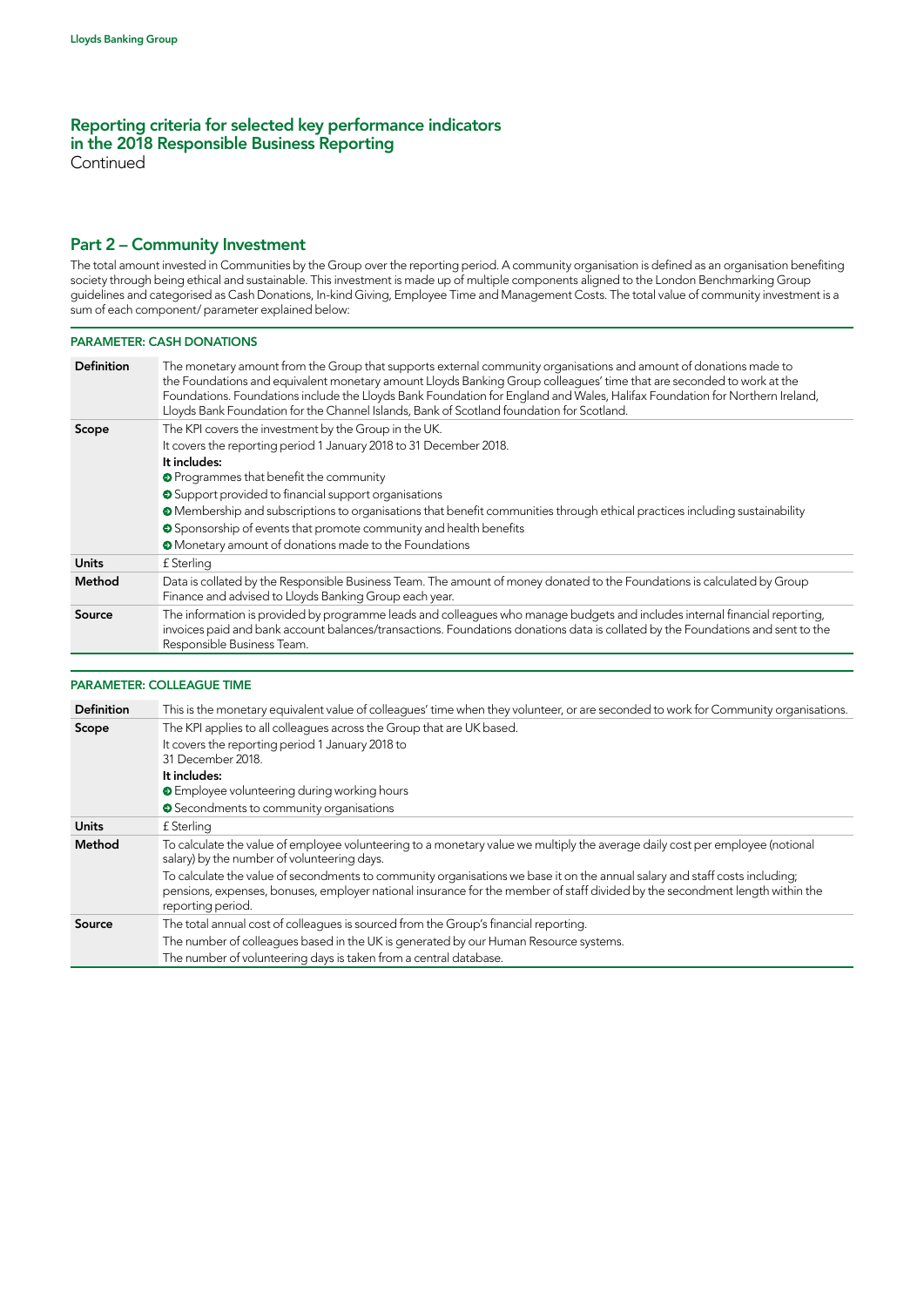**Continued** 

#### PARAMETER: IN-KIND GIVING

| <b>Definition</b> | This is the monetary equivalent of non-cash resources to a community group or activity.                                                                               |
|-------------------|-----------------------------------------------------------------------------------------------------------------------------------------------------------------------|
| Scope             | It covers the reporting period 1 January 2018 to 31 December 2018.                                                                                                    |
|                   | It includes:                                                                                                                                                          |
|                   | O Using the Group's in-house training and recruitment resources to benefit a community organisation                                                                   |
|                   | O Use of vacant company premises by a community organisation                                                                                                          |
| <b>Units</b>      | f Sterling                                                                                                                                                            |
| Method            | The training costs are based on what the training provided would cost externally if the Community Programme did not have the<br>option to use the Group's facilities. |
|                   | Premise costs are valued using market letting value within the reporting period.                                                                                      |
| Source            | The monetary equivalent for the training and recruitment element is an agreed value between the Group and the Community<br>organisation.                              |
|                   | Premises costs are sourced from the Group Property systems.                                                                                                           |

#### PARAMETER: MANAGEMENT COSTS

| <b>Definition</b> | This is the monetary equivalent value of employee salaries for managing the Responsible Business programmes.                                                                                                                                                                                                                                                                 |
|-------------------|------------------------------------------------------------------------------------------------------------------------------------------------------------------------------------------------------------------------------------------------------------------------------------------------------------------------------------------------------------------------------|
| Scope             | The KPI applies to all colleagues across the Group that are UK based.                                                                                                                                                                                                                                                                                                        |
|                   | It covers the reporting period 1 January 2018 to 31 December 2018.                                                                                                                                                                                                                                                                                                           |
|                   | It includes:                                                                                                                                                                                                                                                                                                                                                                 |
|                   | <b>Management costs</b>                                                                                                                                                                                                                                                                                                                                                      |
| <b>Units</b>      | £ Sterling                                                                                                                                                                                                                                                                                                                                                                   |
| Method            | Management costs are the activities undertaken by the Responsible Business team function that are required to deliver the<br>programmes and the communications associated to raise awareness. Costs are based on the programme resources required for<br>operating programmes, the average annual salary and staff costs including pensions and employer national insurance. |
| Source            | The total annual cost of colleagues is sourced from the Group's financial reporting.<br>Management cost is provided by programme leads and colleagues who manage budgets and includes internal financial reporting.                                                                                                                                                          |

#### PARAMETER: LEVERAGE

| <b>Definition</b> | The monetary amount from the Group's employees that support external community organisations.                                                                                                                                                                                                                                                                                                                                                                   |
|-------------------|-----------------------------------------------------------------------------------------------------------------------------------------------------------------------------------------------------------------------------------------------------------------------------------------------------------------------------------------------------------------------------------------------------------------------------------------------------------------|
| Scope             | The KPI covers the investment by the Group's employees in the UK.                                                                                                                                                                                                                                                                                                                                                                                               |
|                   | It covers the reporting period 1 January 2018 to 31 December 2018.                                                                                                                                                                                                                                                                                                                                                                                              |
|                   | It includes:                                                                                                                                                                                                                                                                                                                                                                                                                                                    |
|                   | • Charitable giving leveraged through Group-led programmes or schemes, this includes colleague fundraising. This excludes<br>matched giving provided by the bank's associated Foundations which is captured and reported separately under donations to the<br>Foundations (Lloyds Bank Foundation for England and Wales, Halifax Foundation for Northern Ireland, Lloyds Bank Foundation for<br>the Channel Islands, Bank of Scotland foundation for Scotland.) |
| <b>Units</b>      | f Sterling                                                                                                                                                                                                                                                                                                                                                                                                                                                      |
| Method            | Data is collated by The Responsible Business Team in the Group Corporate Affairs function.                                                                                                                                                                                                                                                                                                                                                                      |
| Source            | The information is provided by the programme leads who collect data on funds raised by employees and the Foundations.                                                                                                                                                                                                                                                                                                                                           |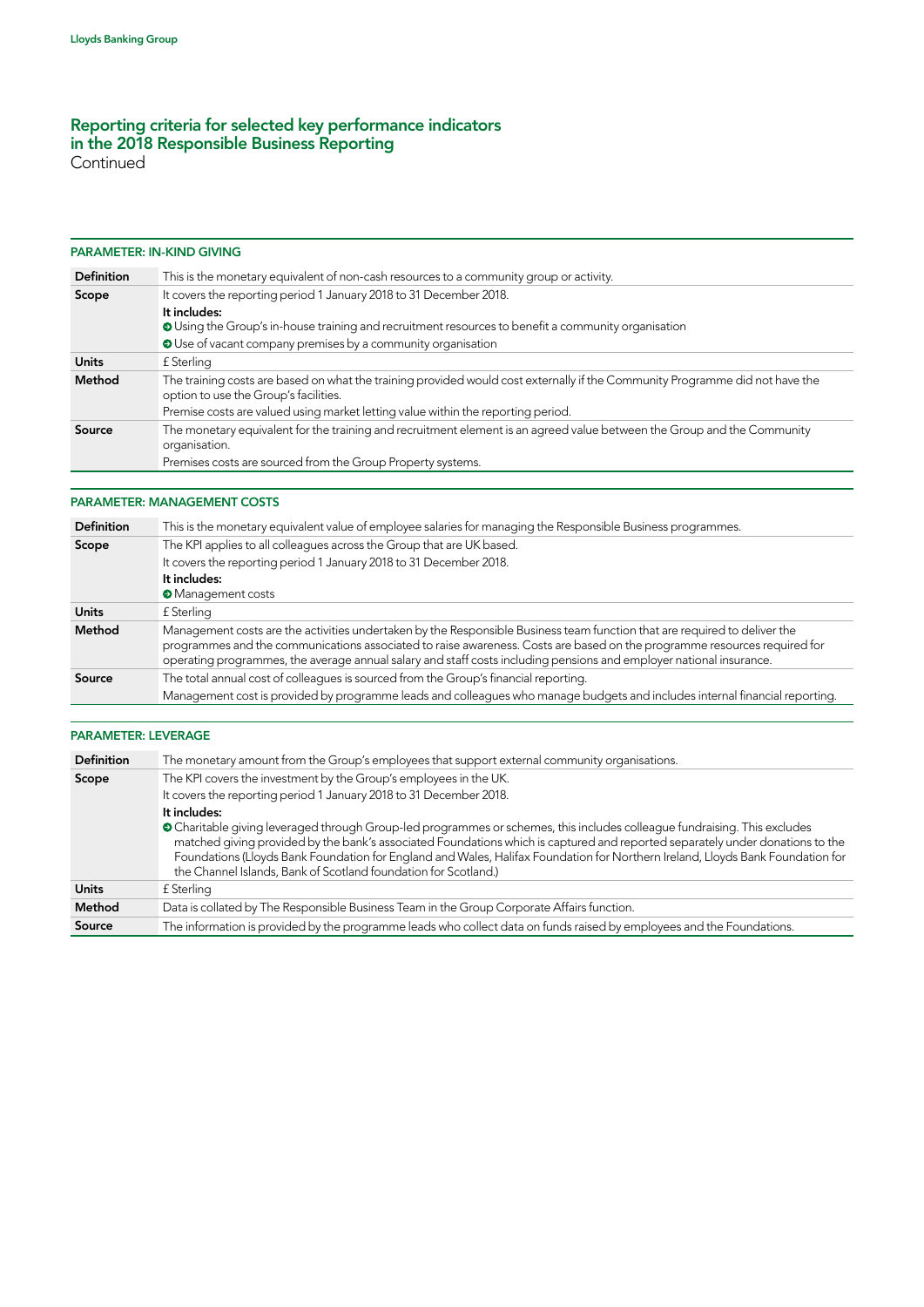Continued

## Part 3 – Environment

#### Reporting period

Our Environmental indicators are reported annually from 1 October 2017 to 30 September 2018. This reporting period is used to allow more accurate information to be received from our utility and business travel suppliers ahead of our external reporting.

#### Selected Key Performance Indicators

1. Greenhouse Gas emissions (Scope 1, Scope 2 location- and market-based, and Scope 3)

- 2. Water consumption
- 3. Operational waste and percentage of operational waste diverted from landfill
- 4. Total energy consumption

# 1. Greenhouse Gas emissions (Scope 1, 2 and 3)

Greenhouse Gas emissions reported by the Group are generated by the business travel undertaken and the energy we used on our sites as defined by the GHG Protocol. We report the data under Scopes 1, 2 and 3. Carbon emissions are reported in line with the Mandatory GHG Reporting requirements implemented in 2014 through an amendment to the Companies Act 2006. Two Scope 2 emissions figures have been calculated, using the location-based and the market-based methodology, in line with the GHG protocol's dual reporting guidance. We report emissions of all Kyoto gases in terms of CO $_{_2}$  equivalent tonnes (CO $_{_2}$ e).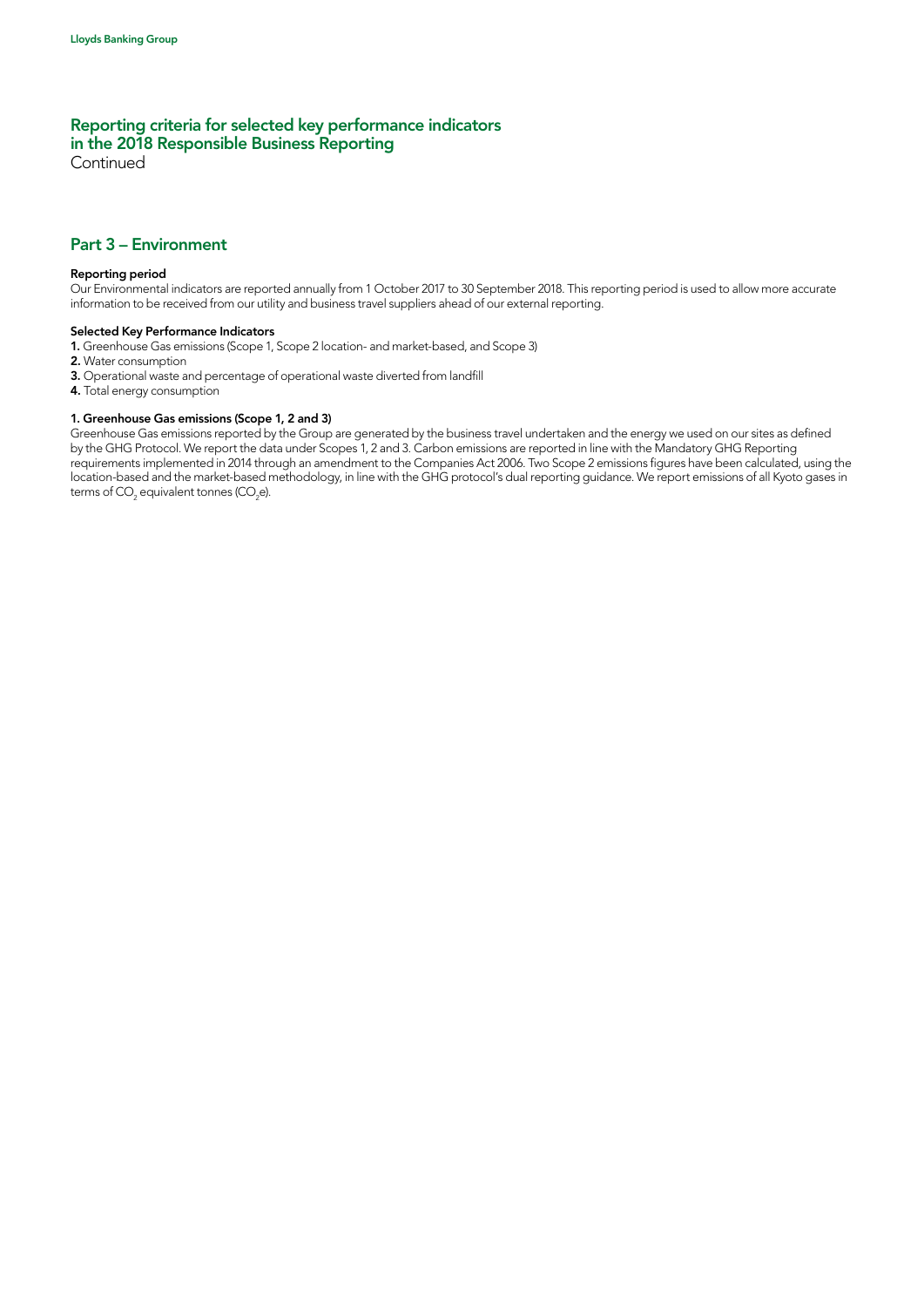Continued

| <b>PARAMETER: SCOPE 1</b> |                                                                                                                                                                                                                                                                                                                                                                                                                                                                                                                                                                                                                                                                                                                                                                                    |
|---------------------------|------------------------------------------------------------------------------------------------------------------------------------------------------------------------------------------------------------------------------------------------------------------------------------------------------------------------------------------------------------------------------------------------------------------------------------------------------------------------------------------------------------------------------------------------------------------------------------------------------------------------------------------------------------------------------------------------------------------------------------------------------------------------------------|
| <b>Definition</b>         | Scope 1 covers: emissions generated from the gas and oil used in all the buildings the Group operates from (UK and International);<br>emissions generated from UK company-owned vehicles used for business travel; and fugitive emissions arising from the use of<br>air-conditioning and chiller/refrigerant plant to service the Group's UK property portfolio.                                                                                                                                                                                                                                                                                                                                                                                                                  |
| Scope                     | The reporting period is 1 October 2017 to 30 September 2018.                                                                                                                                                                                                                                                                                                                                                                                                                                                                                                                                                                                                                                                                                                                       |
|                           | We report emissions arising from activities for which we are responsible. Our reporting scope is against an Operational boundary.<br>This means our scope 1 reporting covers: the emissions generated from the gas and oil used in all the buildings the Group operates<br>from (where applicable) (UK and International); emissions generated from UK company-owned vehicles used for business travel; and<br>fugitive emissions arising from the use of air-conditioning and chiller/refrigerant plant to service the Group's UK property portfolio.<br>The data is for UK and International properties and UK fleet business travel only.                                                                                                                                       |
| <b>Units</b>              | CO <sub>se</sub> tonnes                                                                                                                                                                                                                                                                                                                                                                                                                                                                                                                                                                                                                                                                                                                                                            |
| Method                    | Energy data (gas and oil) - 'Core' UK sites where the Group holds the energy supply contract directly with the supplier.                                                                                                                                                                                                                                                                                                                                                                                                                                                                                                                                                                                                                                                           |
|                           | Energy data for 'core' UK sites is managed by our Facilities Management ("FM") partner who uploads the information to the<br>Group's central environmental system supplied by Credit 360, which then calculates the CO <sub>2</sub> e generated using the Department<br>for Environment, Food and Rural Affairs (DEFRA) 2018 conversion factors. The factors used change on a calendar year basis as per<br>DEFRA guidance.                                                                                                                                                                                                                                                                                                                                                        |
|                           | The amounts of gas (in kWh) and oil (in litres) are received directly from suppliers' invoices. Gas data is invoiced on a monthly basis for<br>all sites, whereas oil data is invoiced upon delivery to site, where applicable.                                                                                                                                                                                                                                                                                                                                                                                                                                                                                                                                                    |
|                           | We use a combination of historical consumption trends, forward-projected patterns of usage and Budget forecasts to report on<br>accruals to fit in with unbilled periods by the gas suppliers.                                                                                                                                                                                                                                                                                                                                                                                                                                                                                                                                                                                     |
|                           | No estimated/accrual data is applied to oil as all oil consumption is reported according to the month in which it is delivered to site.<br>If no data is available for a core site in a given period, yet the site is known to still be active within our portfolio according to our<br>internal property database - we will use the consumption data reported in the equivalent period previous year as an approximate.<br>Shadow/landlord sites - this is the term we use for UK sites where the Group does not hold the energy supply contract directly with<br>the supplier.                                                                                                                                                                                                   |
|                           | As the Group is not billed directly for energy consumed in these sites, we do not have full visibility of consumption data. To allow<br>emissions relating to these sites to be included within our emissions reporting for 2018, an estimation using an average gas<br>consumption level per occupied square metre (obtained from sites where the group holds the energy supply contract direct with the<br>supplier) has been calculated and applied based on each site's location within the UK.                                                                                                                                                                                                                                                                                |
|                           | <b>Non-UK sites</b>                                                                                                                                                                                                                                                                                                                                                                                                                                                                                                                                                                                                                                                                                                                                                                |
|                           | Lloyds Banking Group is a UK-based retail and commercial bank with approximately 99 per cent of employees based in the UK<br>(2018 FTE data). We are continuing the strategic reshaping of our international footprint and we intend to reduce further our<br>presence outside the UK. As lessees we do not usually have access to consumption data for our Non-UK sites. Estimates have been<br>based on a GHG emission value per full-time equivalent colleague (FTE) for our UK-based operations.                                                                                                                                                                                                                                                                               |
|                           | The method to calculate these emissions is to:                                                                                                                                                                                                                                                                                                                                                                                                                                                                                                                                                                                                                                                                                                                                     |
|                           | <b>O</b> Establish the ratio of colleagues based outside of the UK as percentage of total colleagues. This is based on FTE i.e. the physical<br>number of Group employees                                                                                                                                                                                                                                                                                                                                                                                                                                                                                                                                                                                                          |
|                           | • This percentage is then applied to the total CO <sub>2</sub> e generated by gas and oil for UK sites. This is a combination of the indicators<br>detailed above where the Group holds a direct contract with the energy supplier and when it does not                                                                                                                                                                                                                                                                                                                                                                                                                                                                                                                            |
|                           | This produces Non-UK CO <sub>2</sub> e totals for gas which are included in the overall calculations to generate the Scope 1 total<br>The Group's 2018 FTE data is used to calculate the above estimate using numbers as of September 2018.<br>NB. Lloyds Banking Group is primarily a UK based bank with 99% of operations in the UK and 1% Non-UK footprint.                                                                                                                                                                                                                                                                                                                                                                                                                     |
|                           | <b>Fugitive emissions</b><br>Fugitive emissions for Lloyds Banking Group arise from the use of air-conditioning and chiller/ refrigerant plant to service our UK<br>property portfolio. Actual data relating to fugitive emissions is not currently collated centrally by the Group. Therefore, for the 2018<br>reporting period, these emissions have been estimated based on a register of assets used by our Facilities Management partner to<br>maintain and service the assets within the Group's estate. Leakage rates and emissions factors from the 2018 Guidelines to DEFRA/<br>Department of Energy and Climate Change (DECC's) GHG Conversion Factors have been applied to each asset on the register<br>according to the gas type used within the asset.<br>Fleet data |
|                           | • The distance travelled in kilometres (kms) for fleet cars is calculated from the Group's expense systems which reimburses<br>colleagues on a cost per km travelled basis                                                                                                                                                                                                                                                                                                                                                                                                                                                                                                                                                                                                         |
|                           | The Group Sourcing travel team manages the fleet data and uploads the information to the Group's central environmental system<br>supplied by Credit 360 which calculates the CO <sub>2</sub> e generated using DEFRA 2018 conversion factors                                                                                                                                                                                                                                                                                                                                                                                                                                                                                                                                       |
|                           | • The distance travelled in kilometres (kms) for fleet cars is calculated from the Lloyds expense systems which reimburses colleagues<br>on a cost per km travelled basis                                                                                                                                                                                                                                                                                                                                                                                                                                                                                                                                                                                                          |
| Intensity<br>Calculation  | To normalise year-on-year comparisons in line with business performance, we are also disclosing an intensity of emissions per million<br>pounds of underlying income. This figure is in line with the revenue to be disclosed in our Annual Report and Accounts, and so covers<br>calendar year 2018.                                                                                                                                                                                                                                                                                                                                                                                                                                                                              |
| Source                    | The Group's environmental system provided by Credit 360.                                                                                                                                                                                                                                                                                                                                                                                                                                                                                                                                                                                                                                                                                                                           |
|                           |                                                                                                                                                                                                                                                                                                                                                                                                                                                                                                                                                                                                                                                                                                                                                                                    |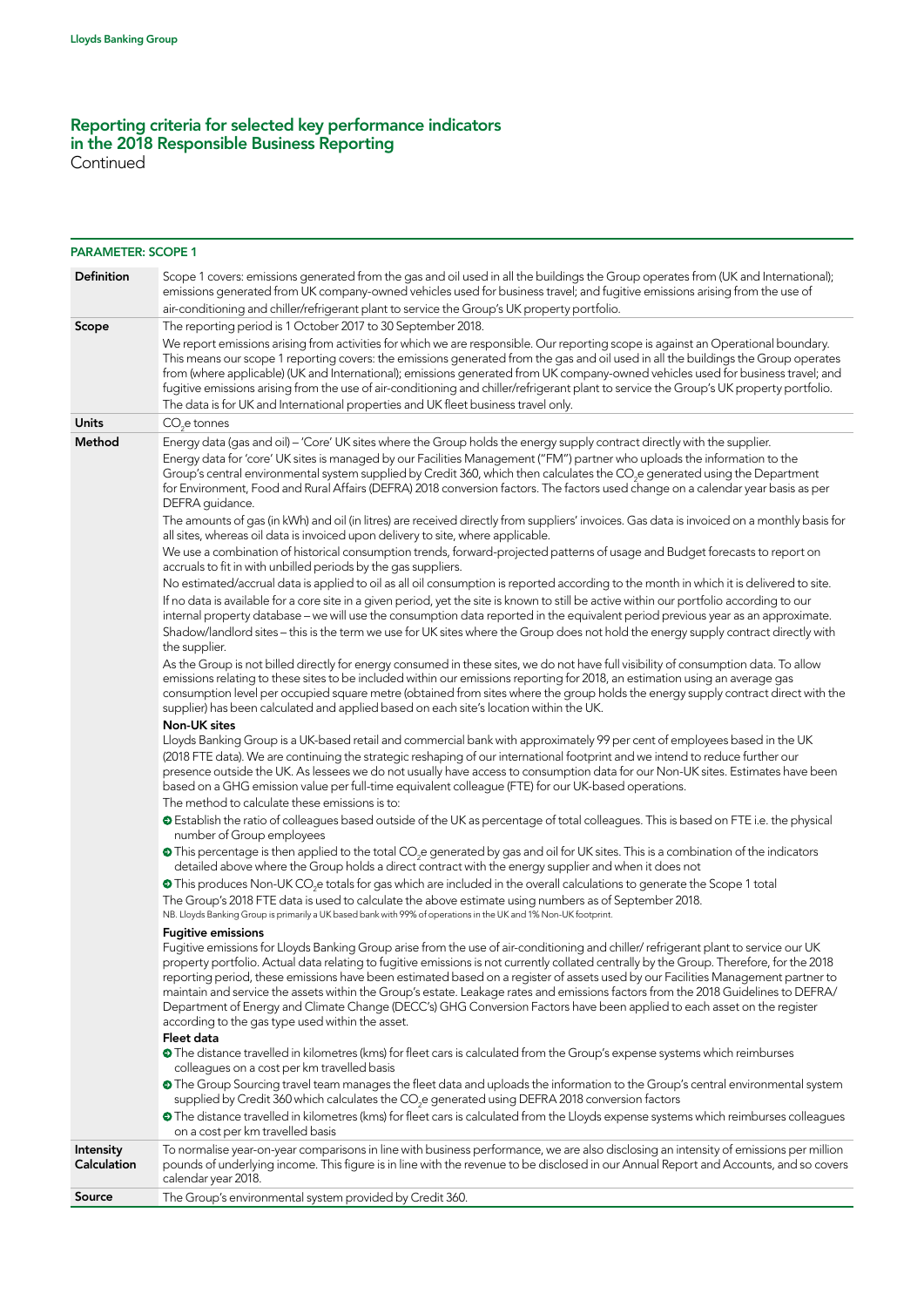Continued

| <b>PARAMETER: SCOPE 2</b> |                                                                                                                                                                                                                                                                                                                                                                                                                                                                                                                                                                                                                                                                                                                                                                                                                                                                                                                                                                                                                                                                                                                                                                                                                                                                                                                                                                                                                                                                                                                                                                                                                                                                                                                                                                                                                                                                                                                                                                                                                                                                                                                                                                                                                                                                                                                                                                                                                                                                                                                                                                                                                                                                                                                                                                                                                                                                                                                                                                                                                                                                                                                                                                                                                                                                                                                                                                                                                                                                                                                                                                                                                                                  |
|---------------------------|--------------------------------------------------------------------------------------------------------------------------------------------------------------------------------------------------------------------------------------------------------------------------------------------------------------------------------------------------------------------------------------------------------------------------------------------------------------------------------------------------------------------------------------------------------------------------------------------------------------------------------------------------------------------------------------------------------------------------------------------------------------------------------------------------------------------------------------------------------------------------------------------------------------------------------------------------------------------------------------------------------------------------------------------------------------------------------------------------------------------------------------------------------------------------------------------------------------------------------------------------------------------------------------------------------------------------------------------------------------------------------------------------------------------------------------------------------------------------------------------------------------------------------------------------------------------------------------------------------------------------------------------------------------------------------------------------------------------------------------------------------------------------------------------------------------------------------------------------------------------------------------------------------------------------------------------------------------------------------------------------------------------------------------------------------------------------------------------------------------------------------------------------------------------------------------------------------------------------------------------------------------------------------------------------------------------------------------------------------------------------------------------------------------------------------------------------------------------------------------------------------------------------------------------------------------------------------------------------------------------------------------------------------------------------------------------------------------------------------------------------------------------------------------------------------------------------------------------------------------------------------------------------------------------------------------------------------------------------------------------------------------------------------------------------------------------------------------------------------------------------------------------------------------------------------------------------------------------------------------------------------------------------------------------------------------------------------------------------------------------------------------------------------------------------------------------------------------------------------------------------------------------------------------------------------------------------------------------------------------------------------------------------|
| <b>Definition</b>         | Scope 2 emissions cover emissions generated from the electricity used in all the buildings the Group operates from (UK and Non-UK<br>sites), as calculated by the location based and market-based methodology.                                                                                                                                                                                                                                                                                                                                                                                                                                                                                                                                                                                                                                                                                                                                                                                                                                                                                                                                                                                                                                                                                                                                                                                                                                                                                                                                                                                                                                                                                                                                                                                                                                                                                                                                                                                                                                                                                                                                                                                                                                                                                                                                                                                                                                                                                                                                                                                                                                                                                                                                                                                                                                                                                                                                                                                                                                                                                                                                                                                                                                                                                                                                                                                                                                                                                                                                                                                                                                   |
| Scope                     | The reporting period is 1 October 2017 to 30 September 2018.<br>• We report emissions arising from activities for which we are responsible; our reporting scope is against an Operational boundary.<br>This means our scope 2 reporting covers the emissions generated from the electricity used in all the buildings the Group operates<br>from (UK and Non-UK sites). This comprises: emissions generated from the use of electricity in UK buildings where the Group holds<br>the supply contract direct with the electricity supplier; emissions generated from the use of electricity in UK buildings where the<br>Group does not hold the supply contract direct with the energy supplier (shadow/landlord sites) and emissions generated from<br>electricity used in Non-UK locations (Non-UK sites)<br>• As part of our strategy, the bank has made efforts to source renewable electricity throughout our UK portfolio<br>The data is for UK and Non-UK sites.                                                                                                                                                                                                                                                                                                                                                                                                                                                                                                                                                                                                                                                                                                                                                                                                                                                                                                                                                                                                                                                                                                                                                                                                                                                                                                                                                                                                                                                                                                                                                                                                                                                                                                                                                                                                                                                                                                                                                                                                                                                                                                                                                                                                                                                                                                                                                                                                                                                                                                                                                                                                                                                                          |
| <b>Units</b>              | CO <sub>2</sub> e tonnes                                                                                                                                                                                                                                                                                                                                                                                                                                                                                                                                                                                                                                                                                                                                                                                                                                                                                                                                                                                                                                                                                                                                                                                                                                                                                                                                                                                                                                                                                                                                                                                                                                                                                                                                                                                                                                                                                                                                                                                                                                                                                                                                                                                                                                                                                                                                                                                                                                                                                                                                                                                                                                                                                                                                                                                                                                                                                                                                                                                                                                                                                                                                                                                                                                                                                                                                                                                                                                                                                                                                                                                                                         |
| Method                    | • Energy (Electricity) - 'Core' UK sites where the Group holds the energy supply contract directly with the supplier, Billed Electricity<br>data for 'core' UK sites is managed by our FM partner who uploads the information to the Group's central environmental system<br>supplied by Credit 360. The amount of energy used (in kWh) is received directly from suppliers' invoices<br>• We use a combination of historical consumption trends, forward-projected patterns of usage and Budget forecasts to report on<br>accruals to fit in with unbilled periods by the electricity suppliers<br>If no data is available for a core site in a given period, yet the site is known to still be active within our portfolio according to our<br>internal property database - we will use the consumption data reported in the equivalent period previous year as an approximate.<br>Energy data (electricity) - UK shadow/landlord sites - UK sites where the Group does not hold the energy supply contract directly<br>with the electricity supplier.<br>As the Group is not billed directly for energy consumed in these sites, we do not have full visibility of consumption data.<br>To allow emissions relating to these sites to be included within our emissions reporting for 2018, an estimation using an average<br>electricity consumption level per occupied square metre (obtained from sites where the Group holds the energy supply contract<br>direct with the supplier) has been calculated and applied based on each site's location within the UK.<br><b>Unmetered ATMs</b><br>As a significant proportion of the group's ATMs are not billed directly to Lloyds Banking Group, applicable consumption has been<br>estimated based on the expected electricity consumption calculated from metered ATMs, multiplied by the number of unmetered<br>ATMs in our portfolio.<br>Energy data (Electricity) - Non-UK sites<br>As lessees we do not usually have access to consumption data for our Non-UK sites. Estimates have been based on a GHG emission<br>value per full-time equivalent colleague (FTE) for our UK- based operations.<br>The method to calculate these emissions is to:<br><b>O</b> Establish the ratio of colleagues based outside of the UK as percentage of total colleagues. This is based on FTE i.e. the physical<br>number of Lloyds Banking Group employees<br>This percentage is then applied to the total CO <sub>2</sub> e generated by electricity for UK sites. This is a combination of the indicators<br>detailed above where the Group holds a direct contract with the energy supplier and when it doesn't<br>• This produces Non-UK CO <sub>2</sub> e totals for electricity which is included in the overall calculations to generate the scope 2 total<br>FTE data as of September 2018 has been used to calculate the necessary uplift for the entire reporting year<br>NB. Lloyds Banking Group is primarily a UK-based bank with 99% of operations in the UK and 1% Non-UK footprint.<br><b>Location Based Reporting</b><br>In accordance with the GHG protocol's scope 2 guidance, total electricity as calculated above is multiplied by the UK average grid<br>factor, sourced from DEFRA 2018. Emissions factors applied change on a calendar year basis in line with DEFRA.<br><b>Market Based Reporting</b><br>The Group is procuring REGOs as proof of renewable origin for our electricity consumption across the UK. REGOs are recognised<br>as the sole guarantee of renewable supply in the UK, mediated by Ofgem, the regulator of the UK energy industry. Owing to the |
|                           | nature of renewable supply that qualifies for these certificates, per GHG protocol guidance, associated carbon is zero. As the bank is<br>sourcing REGOs equivalent to our total UK electricity consumption, the bank's UK electricity emissions are zero under the market-<br>based methodology.<br>Overseas locations have been accounted for at a residual mix factor (the grid mix after all contracted supply has been discounted) in<br>accordance with GHG protocol guidance.<br>NB. Lloyds Banking Group is primarily a UK-based bank with 99% of operations in the UK and 1% Non-UK footprint.                                                                                                                                                                                                                                                                                                                                                                                                                                                                                                                                                                                                                                                                                                                                                                                                                                                                                                                                                                                                                                                                                                                                                                                                                                                                                                                                                                                                                                                                                                                                                                                                                                                                                                                                                                                                                                                                                                                                                                                                                                                                                                                                                                                                                                                                                                                                                                                                                                                                                                                                                                                                                                                                                                                                                                                                                                                                                                                                                                                                                                          |
| Intensity<br>Calculation  | To normalise year-on-year comparisons in line with business performance, we are also disclosing an intensity of emissions per million<br>pounds of underlying income. This figure is in line with the revenue to be disclosed in our Annual Report and Accounts, and so covers<br>calendar year 2018.                                                                                                                                                                                                                                                                                                                                                                                                                                                                                                                                                                                                                                                                                                                                                                                                                                                                                                                                                                                                                                                                                                                                                                                                                                                                                                                                                                                                                                                                                                                                                                                                                                                                                                                                                                                                                                                                                                                                                                                                                                                                                                                                                                                                                                                                                                                                                                                                                                                                                                                                                                                                                                                                                                                                                                                                                                                                                                                                                                                                                                                                                                                                                                                                                                                                                                                                            |
| Source                    | The Group's environmental system provided by Credit 360.                                                                                                                                                                                                                                                                                                                                                                                                                                                                                                                                                                                                                                                                                                                                                                                                                                                                                                                                                                                                                                                                                                                                                                                                                                                                                                                                                                                                                                                                                                                                                                                                                                                                                                                                                                                                                                                                                                                                                                                                                                                                                                                                                                                                                                                                                                                                                                                                                                                                                                                                                                                                                                                                                                                                                                                                                                                                                                                                                                                                                                                                                                                                                                                                                                                                                                                                                                                                                                                                                                                                                                                         |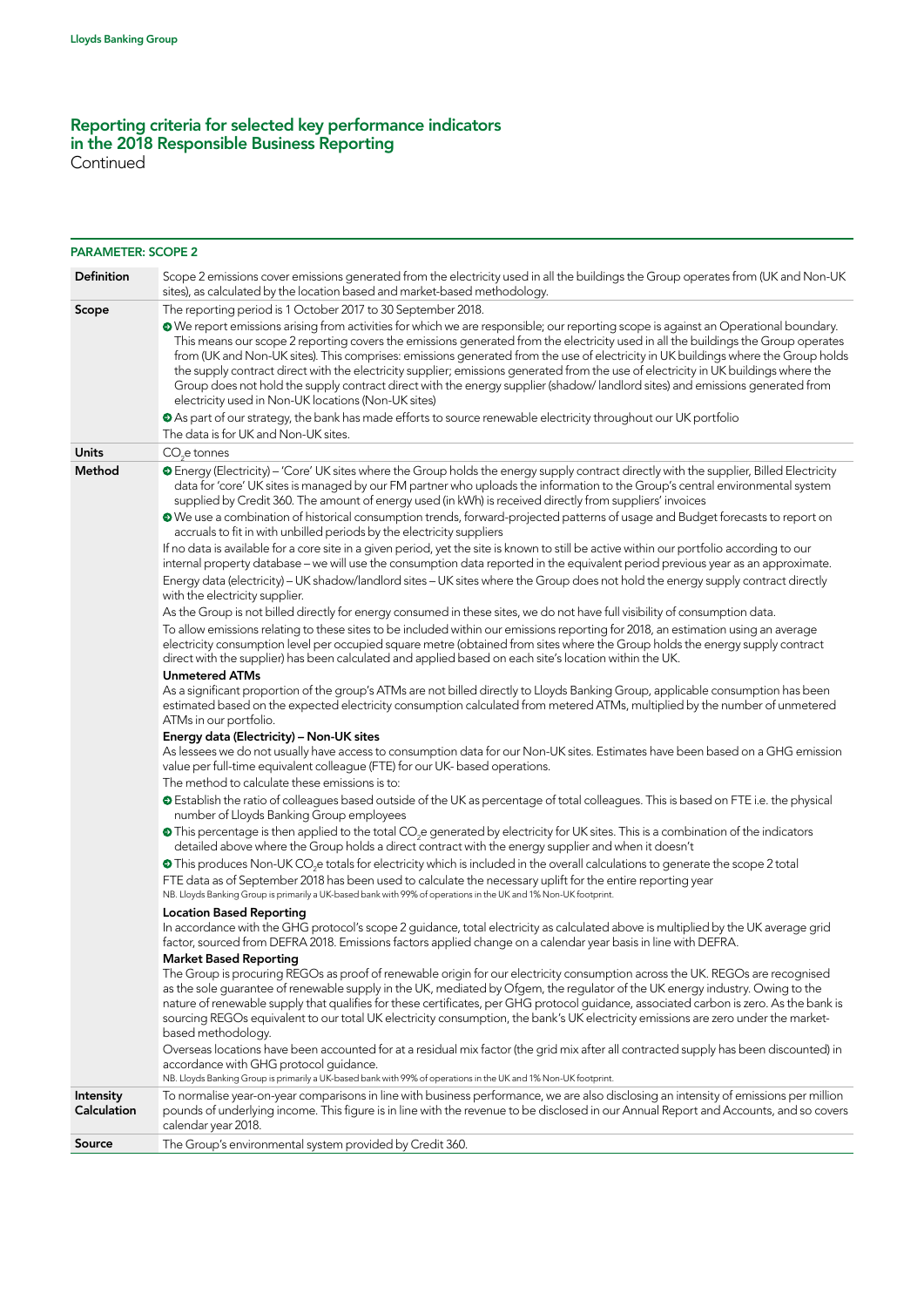Continued

| <b>PARAMETER: SCOPE 3</b> |                                                                                                                                                                                                                                                                                                                                                                                                                                                                                                                                                                                                                                                                                                                                                                                                                                                                                                                                                                                                                                                                                                                                                                                                                                                                 |
|---------------------------|-----------------------------------------------------------------------------------------------------------------------------------------------------------------------------------------------------------------------------------------------------------------------------------------------------------------------------------------------------------------------------------------------------------------------------------------------------------------------------------------------------------------------------------------------------------------------------------------------------------------------------------------------------------------------------------------------------------------------------------------------------------------------------------------------------------------------------------------------------------------------------------------------------------------------------------------------------------------------------------------------------------------------------------------------------------------------------------------------------------------------------------------------------------------------------------------------------------------------------------------------------------------|
| <b>Definition</b>         | Scope 3 relates to the emissions generated by:<br>OUK colleagues undertaking business travel using rail, privately owned vehicles, hired vehicles or by air<br>• Well to Tank (WTT) emissions of energy sources, which account for greenhouse gases (GHG) emitted during the extraction and<br>transportation of fuels from the source to the point of supply; covering natural gas, oil and fuels used in the generation of the<br>electricity we consume<br><b>O</b> Transmission and distribution (T&D) emissions account for the greenhouse gases associated with electricity lost during<br>transmission on the national grid, relative to those consumed on site                                                                                                                                                                                                                                                                                                                                                                                                                                                                                                                                                                                          |
| Scope                     | The reporting period is 1 October 2017 to 30 September 2018.<br>The data is for business travel undertaken by UK-based colleagues alongside WTT and T&D emissions from source energy .i.e. gas,<br>oil and electricity.                                                                                                                                                                                                                                                                                                                                                                                                                                                                                                                                                                                                                                                                                                                                                                                                                                                                                                                                                                                                                                         |
| <b>Units</b>              | CO <sub>2</sub> e tonnes                                                                                                                                                                                                                                                                                                                                                                                                                                                                                                                                                                                                                                                                                                                                                                                                                                                                                                                                                                                                                                                                                                                                                                                                                                        |
| Method                    | Rail and air travel<br>The distance travelled in kms is calculated from the Group's online travel booking system HRG (Hogg Robinson Group) and the<br>Group's expense systems.<br>The Group Sourcing travel team manages the data and uploads the information to the Group's central environmental system<br>supplied by Credit 360 which calculates the CO <sub>2</sub> e generated using DEFRA 2018 conversion factors. The factors used change on a<br>calendar year basis as per DEFRA guidance.<br><b>Privately owned vehicles</b><br>The distance travelled in kms for business travel in privately owned vehicles is calculated from the Group's expense systems which<br>reimburses colleagues on a cost per km travelled basis.<br>The Group Sourcing travel team manages this data and uploads the information to the Group's central environmental system<br>supplied by Credit 360 which calculates the CO <sub>2</sub> e generated using DEFRA 2018 conversion factors. The factors used change on a<br>calendar year basis as per DEFRA guidance.<br>The distance travelled in kilometres (kms) for fleet cars is calculated from the Lloyds expense systems which reimburses colleagues<br>on a cost per km travelled basis.<br><b>Hire Cars</b> |
|                           | Hire car data is managed by the Lex Autolease business within the Group who collate the data from our hire cars suppliers. Data is<br>then uploaded into the Group's central environmental system supplied by Credit 360, which then calculates the CO <sub>2</sub> e generated<br>using DEFRA 2018 conversion factors. The factors used change on a calendar year basis as per DEFRA guidance.<br>Where distance travelled is not known for a hire period an average mileage for their specific trip is used.<br><b>Scope 3 Energy Sources</b><br>The energy figures for Gas, Oil and Electricity - calculated within the above scope 1 and 2 parameters - are applied to DEFRA 2018<br>emissions factors covering WTT and T&D emissions.                                                                                                                                                                                                                                                                                                                                                                                                                                                                                                                      |
| Source                    | The Group's environmental system provided by Credit 360.                                                                                                                                                                                                                                                                                                                                                                                                                                                                                                                                                                                                                                                                                                                                                                                                                                                                                                                                                                                                                                                                                                                                                                                                        |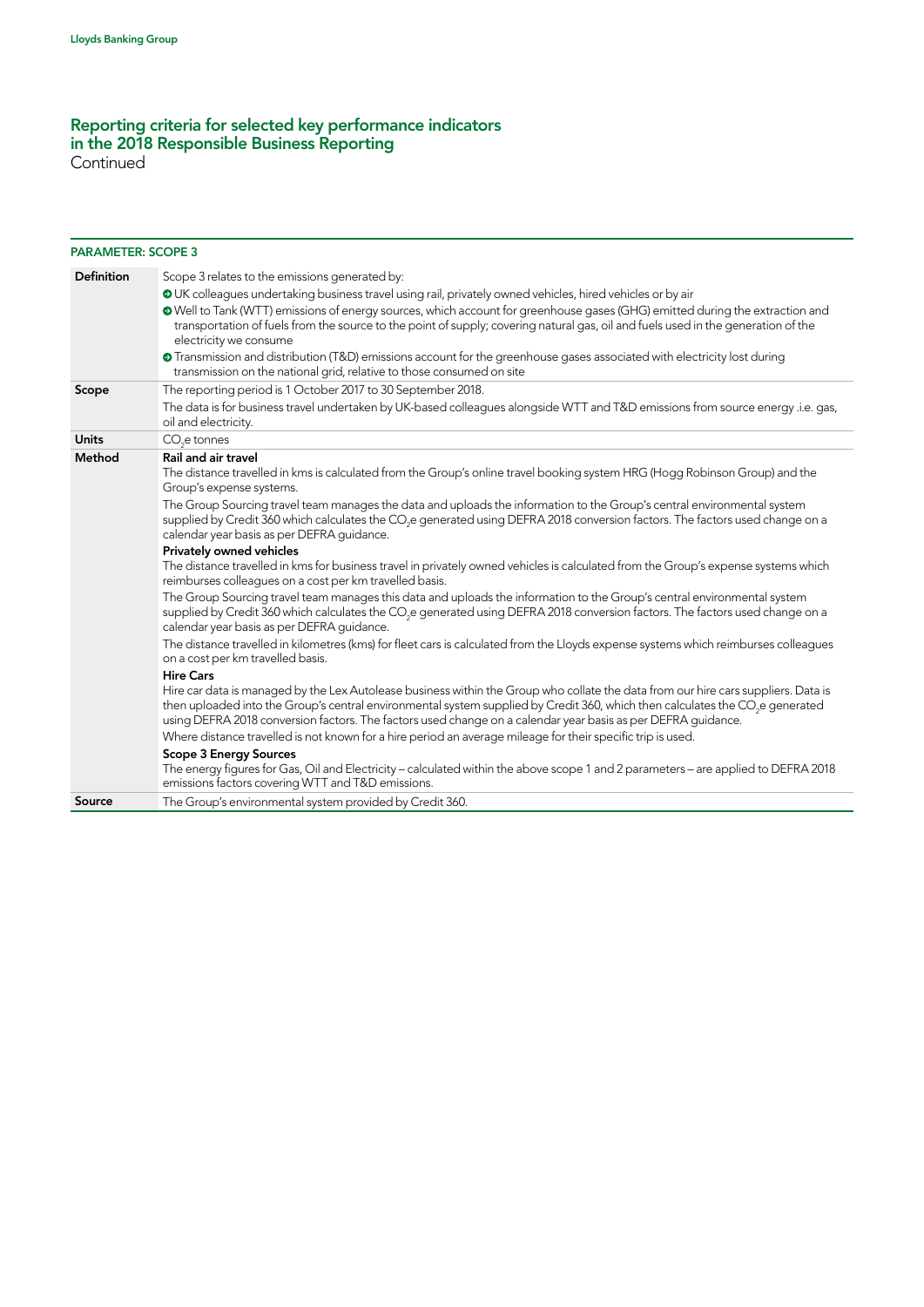Continued

# 2. Water consumption

| <b>Definition</b> | The amount of water supplied to our operations.                                                                                                                                                                                                                                                                                                                                                                                                                                                                                                                                                                                                                                        |
|-------------------|----------------------------------------------------------------------------------------------------------------------------------------------------------------------------------------------------------------------------------------------------------------------------------------------------------------------------------------------------------------------------------------------------------------------------------------------------------------------------------------------------------------------------------------------------------------------------------------------------------------------------------------------------------------------------------------|
| Scope             | The reporting period is 1 October 2017 to 30 September 2018.                                                                                                                                                                                                                                                                                                                                                                                                                                                                                                                                                                                                                           |
|                   | We report consumption arising from activities for which we are responsible; our reporting scope is against an Operational<br>boundary. This means our water consumption reporting covers the consumption from the water used in all the buildings the<br>Group operates from (UK and Non-UK sites). This comprises: consumption from the use of water in UK buildings where the Group<br>holds the supply contract direct with the water supplier; consumption from the use of water in UK buildings where the Group does<br>not hold the supply contract direct with the water supplier (shadow/landlord sites) and consumption from water used in Non-UK<br>locations (Non-UK sites) |
| <b>Units</b>      | m <sup>3</sup>                                                                                                                                                                                                                                                                                                                                                                                                                                                                                                                                                                                                                                                                         |
| Method            | Water data for UK sites where the Group holds the water supply contract direct with the water supplier is managed by our FM partner<br>who uploads the information into the Group's central environmental system supplied by Credit 360.                                                                                                                                                                                                                                                                                                                                                                                                                                               |
|                   | We use a combination of historical consumption trends, forward-projected patterns of usage and Budget forecasts to report on<br>accruals to fit in with unbilled periods by the water suppliers.                                                                                                                                                                                                                                                                                                                                                                                                                                                                                       |
|                   | • The amount of water used (in m3) is received directly from suppliers' invoices                                                                                                                                                                                                                                                                                                                                                                                                                                                                                                                                                                                                       |
|                   | If no data is available for a core site in a given period, yet the site is known to still be active within our portfolio according to our<br>internal property database – we will use the consumption data reported in the equivalent period previous year as an approximate.<br>Water data - UK shadow/landlord sites - UK sites where the Group does not hold the water supply contract directly with the water                                                                                                                                                                                                                                                                      |
|                   | supplier.                                                                                                                                                                                                                                                                                                                                                                                                                                                                                                                                                                                                                                                                              |
|                   | As the Group is not billed directly for water consumed in these sites, we do not have full visibility of consumption data.                                                                                                                                                                                                                                                                                                                                                                                                                                                                                                                                                             |
|                   | To allow consumption relating to these sites to be included within our reporting for 2018, an estimation using an average water<br>consumption level per occupied square metre (obtained from sites where the Group holds the water supply contract direct with the<br>supplier) has been calculated and applied based on each site's location within the UK.                                                                                                                                                                                                                                                                                                                          |
|                   | Water data - Non-UK sites                                                                                                                                                                                                                                                                                                                                                                                                                                                                                                                                                                                                                                                              |
|                   | As lessees we do not usually have access to consumption data for our Non-UK sites. Estimates have been based on a m3 value per<br>full-time equivalent colleague (FTE) for our UK based operations.                                                                                                                                                                                                                                                                                                                                                                                                                                                                                    |
|                   | The method to calculate this consumption is to:                                                                                                                                                                                                                                                                                                                                                                                                                                                                                                                                                                                                                                        |
|                   | <b>O</b> Establish the ratio of colleagues based outside of the UK as percentage of total colleagues. This is based on FTE i.e. the physical<br>number of Lloyds Banking Group employees                                                                                                                                                                                                                                                                                                                                                                                                                                                                                               |
|                   | • This percentage is then applied to the total water consumption for UK sites. This is a combination of the indicators detailed above<br>where the Group holds a direct contract with the water supplier and when it doesn't                                                                                                                                                                                                                                                                                                                                                                                                                                                           |
|                   | · This produces Non-UK water consumptions FTE data as of September 2017and has been used to calculate the necessary uplift<br>for the entire reporting year<br>NB. Lloyds Banking Group is primarily a UK-based bank with 99% of operations in the UK and 1% Non-UK footprint.                                                                                                                                                                                                                                                                                                                                                                                                         |
| Source            | The Group's environmental system provided by Credit 360.                                                                                                                                                                                                                                                                                                                                                                                                                                                                                                                                                                                                                               |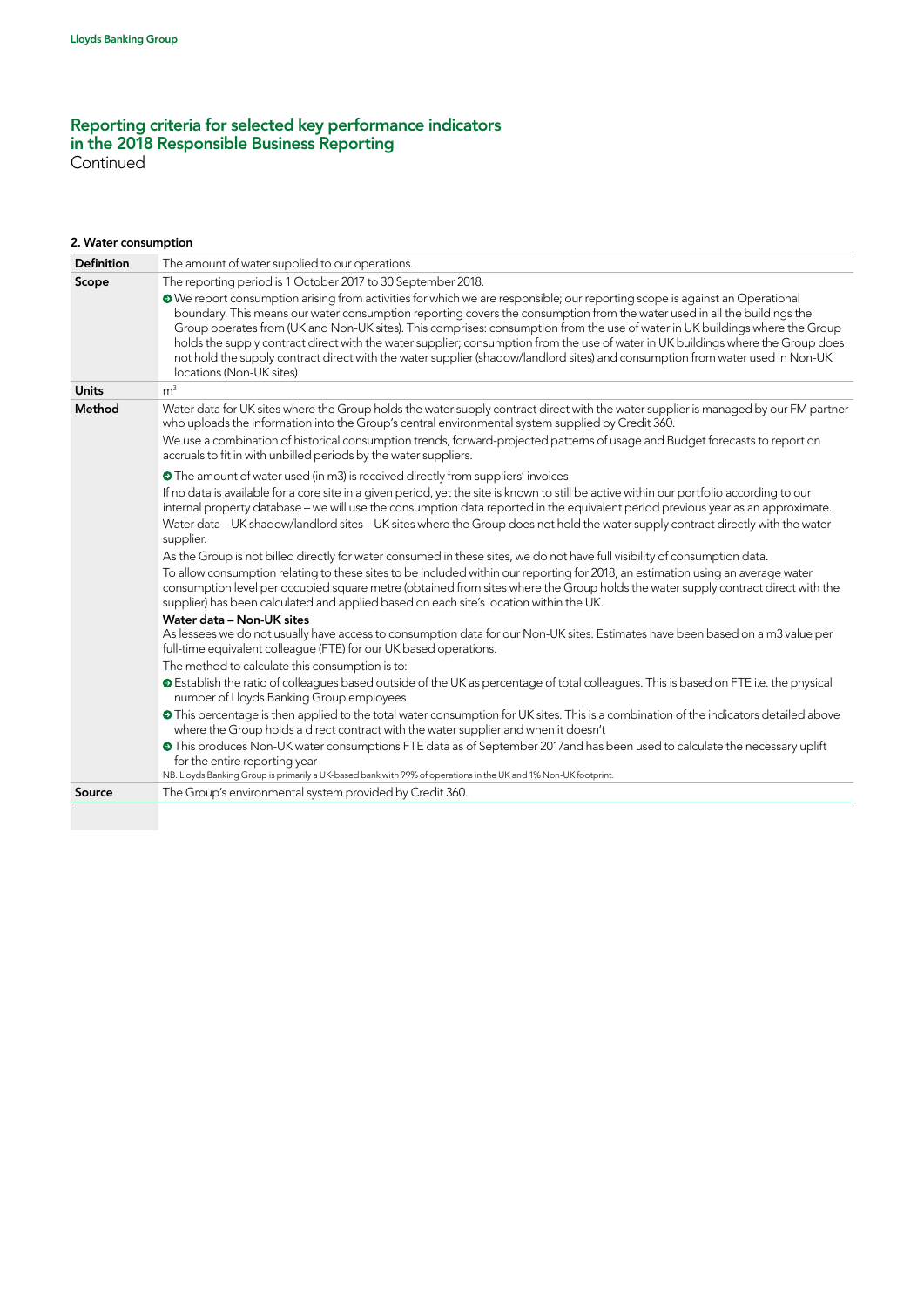**Continued** 

#### 3. Operational waste and the percentage diverted from landfill

### PARAMETER: OPERATIONAL WASTE DIVERTED FROM LANDFILL

| Definition        | The operational waste we generate from our own UK direct business activities. The word 'operational' is used to distinguish this from<br>the waste that is generated by construction, refurbishment and maintenance work we undertake on our existing sites or through the<br>construction of new sites, as well as the disposal of any IT/electronic equipment.                              |
|-------------------|-----------------------------------------------------------------------------------------------------------------------------------------------------------------------------------------------------------------------------------------------------------------------------------------------------------------------------------------------------------------------------------------------|
| Scope             | The reporting period is the 1 October 2017 to 30 September 2018.                                                                                                                                                                                                                                                                                                                              |
|                   | Operational waste includes the general and confidential waste services provided by our FM partner.                                                                                                                                                                                                                                                                                            |
|                   | 'Construction' waste (i.e. waste created through building or refurbishment of sites) is captured separately and not included within this<br>data.                                                                                                                                                                                                                                             |
|                   | IT/electronic equipment waste, sanitary waste, waste produced as a result of maintenance activity and waste collected by local<br>authorities or landlords is also not included in the scope of this reporting, as no data is centrally collated in respect of these waste<br>streams.                                                                                                        |
|                   | The data is for UK properties where the general and confidential waste management service is provided by our FM partner only.                                                                                                                                                                                                                                                                 |
| <b>Units</b>      | Tonnes                                                                                                                                                                                                                                                                                                                                                                                        |
| Method            | Operational waste is managed by our FM partner who receives information relating to the number and type of collections per site<br>each month directly from sub-contractors and uploads this information to the Group's central environmental system supplied by<br>Credit 360.                                                                                                               |
|                   | Sub-contractors supply the number of each container type that is removed from our sites on a monthly basis. Agreed average<br>weights are then applied to each container type (that is not weighed on collection) to estimate the volume of waste removed.                                                                                                                                    |
|                   | For confidential waste, industry standard averages according to waste type and typical container volume are used.                                                                                                                                                                                                                                                                             |
|                   | For general non-confidential waste, where possible, the sub-contractor weighs the containers at the point of collection, however, if<br>actual weight is not available then average weights are applied as per the following hierarchy:                                                                                                                                                       |
|                   | 1. Taking an average of any weights on the actual sites contract over the last 6 months                                                                                                                                                                                                                                                                                                       |
|                   | 2. If no weights on the sites contract for the last 6 months then an average weight for container type, e.g. 1100 for DMR at account<br>number level is applied                                                                                                                                                                                                                               |
|                   | 3. If no average weight for this then calculate the average weight per cubic metre of the product type, e.g. DMR at account level                                                                                                                                                                                                                                                             |
| Source            | The Group's environmental system provided by Credit 360.                                                                                                                                                                                                                                                                                                                                      |
|                   | PARAMETER: PERCENTAGE OF OPERATIONAL WASTE DIVERTED FROM LANDFILL                                                                                                                                                                                                                                                                                                                             |
| <b>Definition</b> | This is the amount of our operational waste (as defined above) that is not sent to landfill sites.                                                                                                                                                                                                                                                                                            |
| Scope             | The reporting period is 1 October 2017 to 30 September 2018. The scope is as noted for operational waste.                                                                                                                                                                                                                                                                                     |
| <b>Units</b>      | Percentage                                                                                                                                                                                                                                                                                                                                                                                    |
| Method            | Operational waste is managed by our FM partner who receives information directly from sub-contractors and uploads this<br>information to the Group's central environmental system supplied by Credit 360.                                                                                                                                                                                     |
|                   | The Group's central environmental system has been configured to recognise waste categories as either sent to landfill or diverted<br>from landfill and calculates the percentage ratio. The assumption is that 100% of waste classified within a particular waste category in<br>the Group's central environmental system is either wholly diverted from landfill or wholly sent to landfill. |
|                   | All categories of operational waste with the exception of general waste are classified as diverted from landfill.                                                                                                                                                                                                                                                                             |
| Source            | The Group's environmental system provided by Credit 360.                                                                                                                                                                                                                                                                                                                                      |